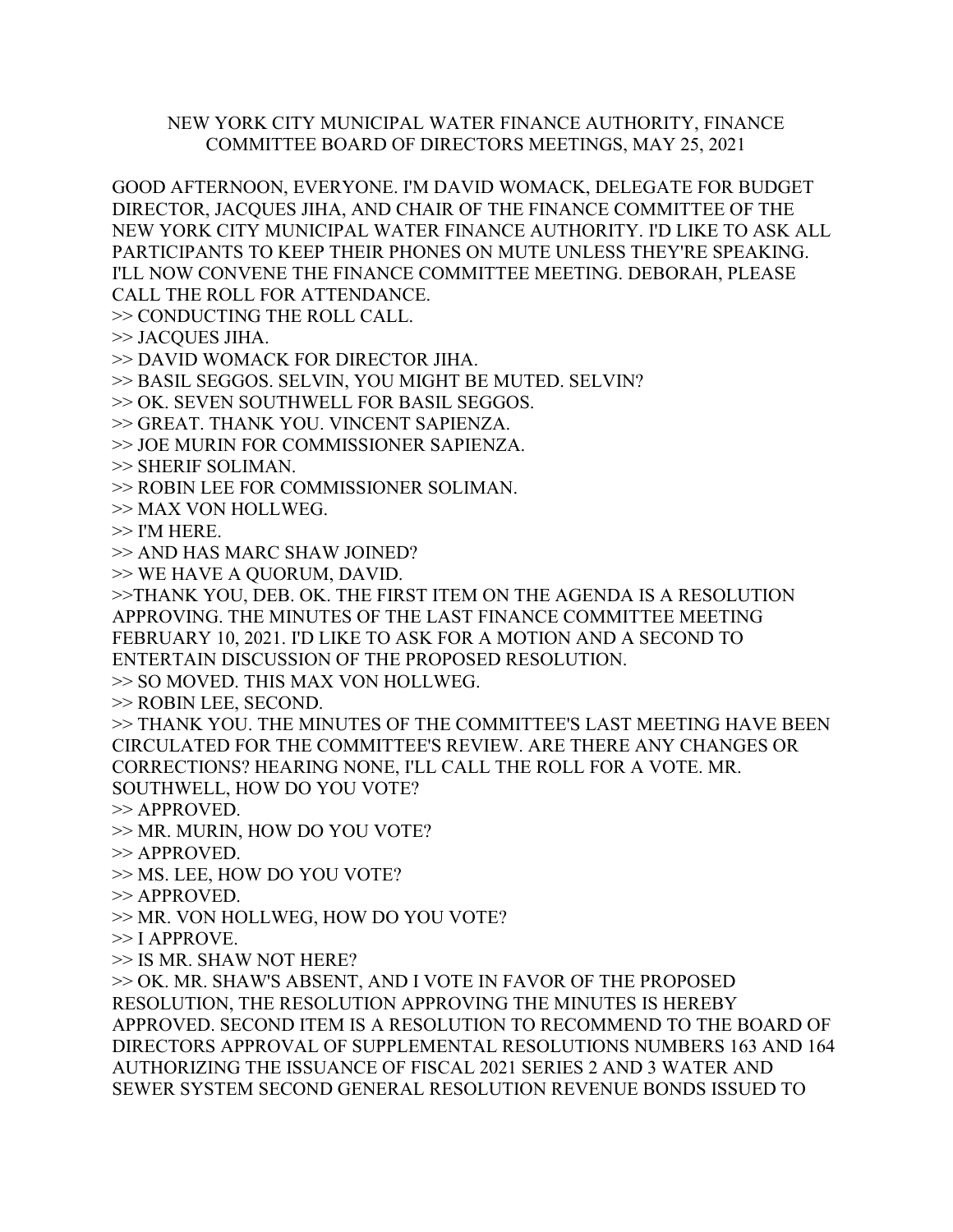THE NEW YORK STATE ENVIRONMENTAL FACILITIES CORPORATION. I'D LIKE TO TAKE THE NEXT TWO RESOLUTIONS TOGETHER AS THEY ARE RELATED. LET'S SEE. LET'S SEE. THE TOTAL AUTHORIZED--DA DA DA DA DA. LIKE TO ASK FOR A MOTION AND A SECOND ENTERTAIN DISCUSSION OF THE PROPOSED RESOLUTIONS.

>> SO MOVED.

>> SO MOVED JOE MURIN. SECOND JOE MURIN.

>> THANK YOU. THE TOTAL AUTHORIZED ISSUANCE OF THE FISCAL 2021 SERIES TWO BONDS IS 300.25 MILLION. THE TOTAL AUTHORIZATION WENT TO THE FISCAL SERIES 2021 SERIES 3 BONDS IS 51.815 MILLION ISSUED AS A DIRECT LOAN TO EFC. WE EXPECT TO ISSUE A TOTAL OF 350 MILLION BETWEEN SERIES 2 AND SERIES 3 IN AGGREGATE BUT HAVE BUILT IN, A COULD TO ACCOMMODATE FLUCTUATING MARKET CONDITIONS AND COUPON STRUCTURING OPTIONS. THE EXPECTED PRESENT VALUE SAVINGS IS APPROXIMATELY 97 MILLION OR 27.8% OF REFUNDED BONDS. THE NOT-TO-EXCEED TRUE INTEREST COST IS 2.75%, AND THE CURRENTLY ESTIMATED TRUE INTEREST COST IS APPROXIMATELY 2%. THE EXPECTED INSTITUTIONAL PRICING DATE IS JUNE 15, 2021. EXPECTED CLOSING IS JUNE 30, 2021. THE LEAD BOOK RUNNING MANAGER WILL BE RAMIREZ AND COMPANY. ARE THERE ANY QUESTIONS REGARDING PROPOSED RESOLUTION? HEARING NONE, I'LL CALL THE ROLL FOR A VOTE.

>> MR. SOUTHWELL, HOW DO YOU VOTE?

>> APPROVED.

>> MR. MURIN, HOW DO YOU VOTE?

>> APPROVED

> MS. LEE, HOW DO YOU VOTE?

>> APPROVED.

>> MR. VON HOLLWEG, HOW DO YOU VOTE?

>> I APPROVE.

>> MR. SHAW. MR. SHAW'S, ABSENT, AND I VOTE IN FAVOR OF THE PROPOSED. RESOLUTION. THE RESOLUTIONS ARE HEREBY APPROVED. THE NEXT ITEM ON THE AGENDA IS THE RECOMMENDATION TO THE BOARD OF DIRECTORS THAT THEY APPROVE THE ISSUANCE OF FISCAL 2022 SERIES AA WATER AND SEWER SYSTEM SECOND GENERAL RESOLUTION REVENUE BONDS. I'D LIKE TO ASK FOR A MOTION AND A SECOND TO ENTERTAIN DISCUSSION OF THE PROPOSED RESOLUTION.

>> SO MOVED.

>> SECOND.

>> THANK YOU. THE TOTAL AUTHORIZED AMOUNT IS 500 MILLION OF FIVE FIXED-RATE NEW MONEY BONDS. THE AUTHORITY EXPECTS TO ISSUE 450 MILLION BUT HAS BUILT IN A CUSHION. THE NOT-TO-EXCEED TRUE INTEREST COST IS 4.25%. THE PRELIMINARY ESTIMATE OF TRUE INTEREST COST BASED ON CURRENT MARKET CONDITIONS IS APPROXIMATELY 3%. THE EXPECTED INSTITUTIONAL PRICING DATE IS JUNE 30, 2021. EXPECTED CLOSING IS JUNE 14, 2021. THE LEAD BOOK RUNNING MANAGER WILL BE UBS FINANCIAL SERVICES. ARE THERE ANY QUESTIONS REGARDING THE PROPOSED RESOLUTION? HEARING NONE, I'LL CALL THE ROLL FOR A VOTE.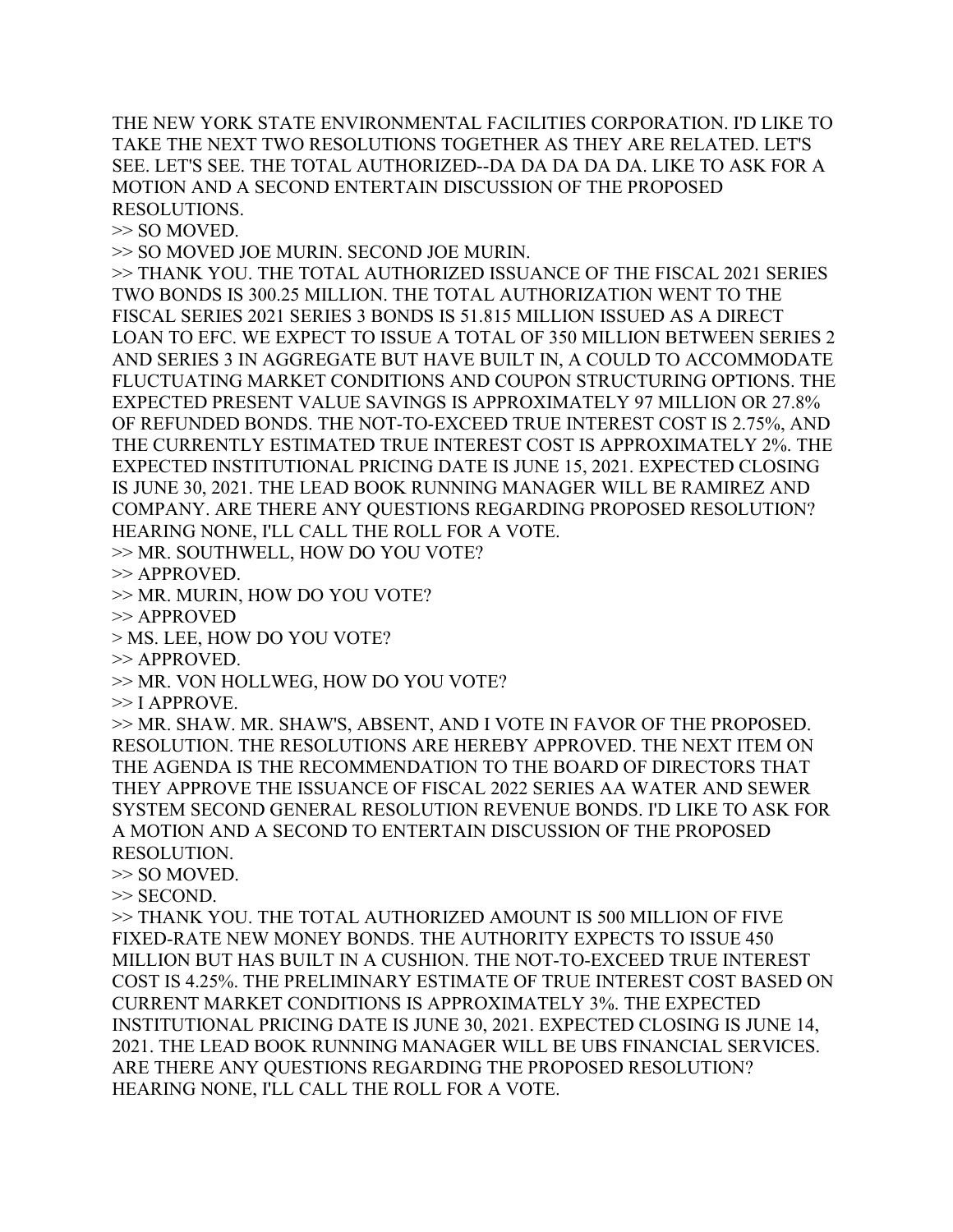- >> MR. SOUTHWELL, HOW DO YOU VOTE?
- >> TO APPROVE.
- >> MR. MURIN, HOW DO YOU VOTE?
- >> APPROVE.
- >> MS. LEE, HOW DO YOU VOTE?
- >> APPROVED.
- >> MR. VON HOLLWEG, HOW DO YOU VOTE?
- >> I APPROVE.
- >> MR. SHAW--NOTE HIS ABSENCE, AND I ALSO VOTE IN FAVOR OF THE PROPOSED. RESOLUTION, THE RESOLUTION IS HEREBY APPROVED. IF THERE'S NO FURTHER BUSINESS BEFORE THE COMMITTEE, I WOULD LIKE TO ENTERTAIN DISCUSSION OF ADJOURNMENT. MAY WE HAVE A MOTION AND A SECOND.
- >> SO MOVED.
- >> THANK YOU, MS. LEE.
- >> SECOND.
- >> SECOND BY MR. SOUTHWELL.
- >> VON HOLLWEG.
- >> MR. VON HOLLWEG, THANK YOU. I'LL NOW CALL THE ROLL FOR
- ADJOURNMENT. MR. SOUTHWELL, HOW DO YOU VOTE?
- $\gg$  IN FAVOR.
- >> MR. MURIN, HOW DO YOU VOTE?
- >> IN FAVOR.
- >> MS. LEE, HOW DO YOU VOTE?
- >> IN FAVOR.
- >> MR. VON HOLLWEG, HOW DO YOU VOTE?
- $\gg$  IN FAVOR.

>> MR. SHAW IS ABSENT, AND I WILL VOTE IN FAVOR OF ADJOURNMENT. THANK YOU. THE FINANCE COMMITTEE IS NOW ADJOURNED, AND WE MOVE ON TO THE BOARD OF DIRECTORS MEETING, WHICH I ALSO CHAIR.

ALL RIGHT. I'D LIKE TO CALL IT ORDER THE MEETING OF THE BOARD OF

DIRECTORS OF THE NEW YORK CITY MUNICIPAL WATER FINANCE AUTHORITY. I ASK THAT EVERYONE KEEP THEIR PHONES ON MUTE UNLESS SPEAKING.

DEBORAH, WOULD YOU PLEASE CALL THE ROLL?

>> CONDUCTING THE ROLL, CALL. JACQUES JIHA.

- >> DAVID WOMACK. FOR DIRECTOR JIHA.
- >> BASIL SEGGOS.
- >> SELVIN SOUTHWELL FOR BASIL SEGGOS.
- >> VINCENT SAPIENZA.
- >> JOE MURIN FOR COMMISSIONER SAPIENZA.
- >> SHARIF SOLIMAN.
- >> ROBIN LEE FOR COMMISSIONER SOLIMAN.
- >> MAX VON HOLLWEG.
- >> I'M HERE.
- >> WE HAVE A QUORUM.

>> THANK YOU, DEB. FIRST ITEM ON THE AGENDA IS APPROVAL OF MINUTES OF THE PREVIOUS BOARD OF DIRECTORS MEETING ON MARCH, 15, 2021. CAN I ASK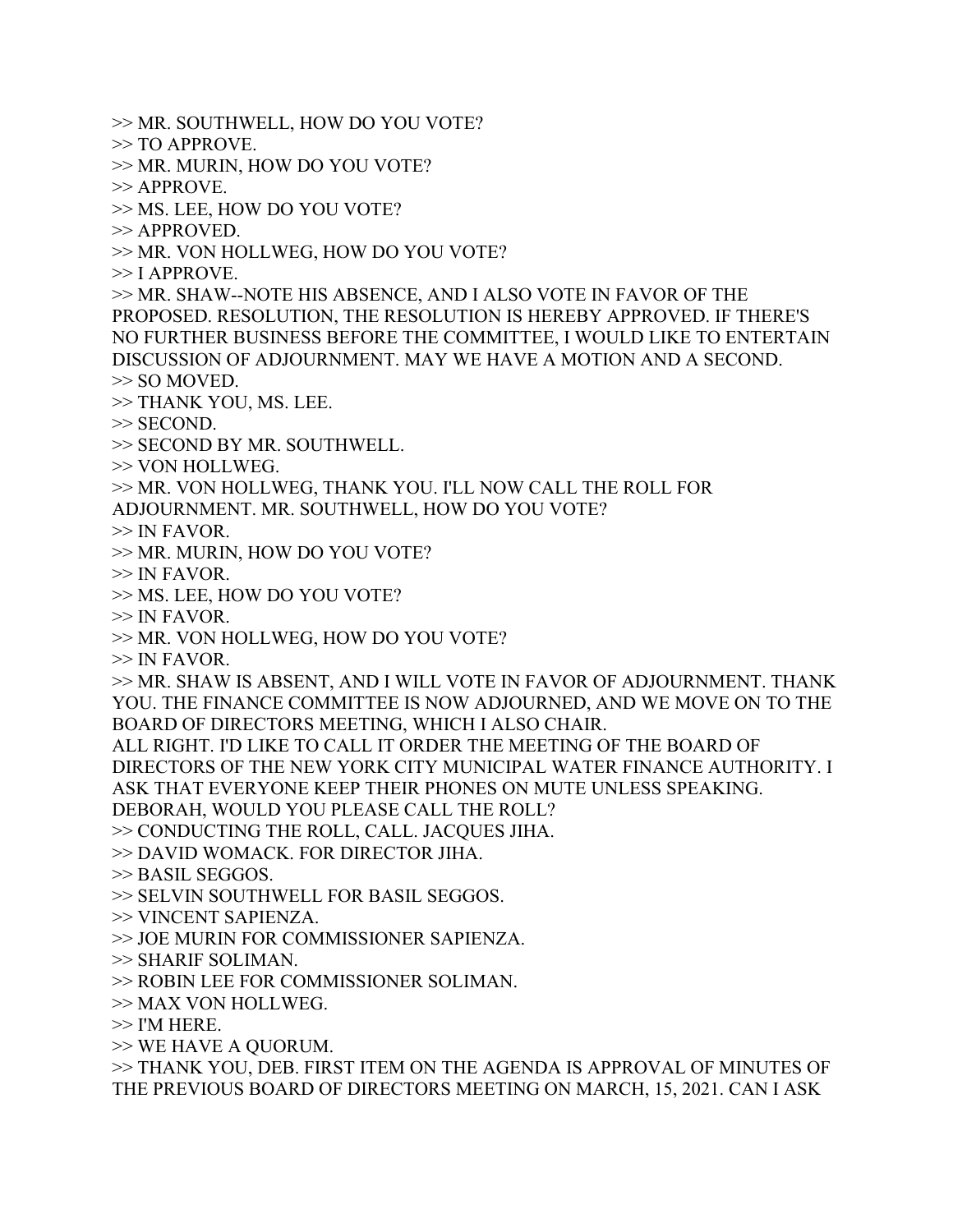FOR A MOTION AND A SECOND TO ENTERTAIN DISCUSSION OF THE PROPOSED RESOLUTION?

>> SO MOVED.

>> MOTION. A SECOND?

>> SECOND.>> MS. LEE, THANK YOU. THE MINUTES OF THE MEETING HAVE BEEN CIRCULATED FOR THE BOARD'S REVIEW. ARE THERE ANY COMMENTS OR CHANGES? HEARING NONE, I'LL CALL THE ROLL FOR A VOTE. MR. SOUTHWELL,

HOW DO YOU VOTE?

>> APPROVED.

>> MISS LEE, HOW DO YOU VOTE?

>> APPROVED.

>> MR. MURIN, HOW DO YOU VOTE?

>> APPROVE.

>> MR. VON HOLLWEG, HOW DO YOU VOTE?

>> I APPROVE.

>> MR. SHAW IS ABSENT, AND I VOTE IN FAVOR OF THE PROPOSED RESOLUTION. THE MINUTES ARE HEREBY ADOPTED. THE NEXT ITEM ON THE AGENDA IS A RESOLUTION WHICH WOULD APPROVE THE ISSUANCE OF UP TO 325 MILLION FISCAL 2021 SERIES TWO SECOND GENERAL RESOLUTION REVENUE BONDS TO THE NEW YORK STATE ENVIRONMENTAL FACILITIES CORPORATION. I'D LIKE TO ASK FOR A MOTION AND A SECOND TO ENTERTAIN DISCUSSION OF THE PROPOSED RESOLUTION.

>> SO MOVED.

>> A MOTION.

>> SECOND.

>> AND SECOND. THANK YOU. JOE. THE FINANCE COMMITTEE HAS RECOMMENDED THE BOARD APPROVE. THIS RESOLUTION. ARE THERE ANY QUESTIONS OR COMMENTS? HEARING NONE, I'LL CALL THE ROLL FOR A VOTE MR. SOUTHWELL, HOW DO YOU VOTE?

>> APPROVE.

>> MS. LEE, HOW DO YOU VOTE?

>> APPROVED.

>> MR. MURIN, HOW DO YOU VOTE?

>> APPROVE.

>> MR. VON HOLLWEG, HOW DO YOU VOTE?

>> APPROVE.

>> MR. SHAW IS ABSENT. I VOTE IN FAVOR OF THE PROPOSED RESOLUTION. THE RESOLUTION IS HEREBY ADOPTED. THE NEXT ITEM ON THE AGENDA IS A RESOLUTION WHICH WOULD APPROVE THE ISSUANCE OF UP TO 51.815 MILLION OF FISCAL 2021 SERIES. 3 SECOND GENERAL RESOLUTION REVENUE BONDS TO THE NEW YORK STATE ENVIRONMENTAL FACILITIES CORPORATION AS A DIRECT LOAN. I'D LIKE TO ASK FOR A MOTION AND A SECOND TO ENTERTAIN DISCUSSION OF THE PROPOSED RESOLUTION.

>> SO MOVED.

>> SECOND.

>> AND SECOND. THANK YOU. THE FINANCE COMMITTEE HAS RECOMMENDED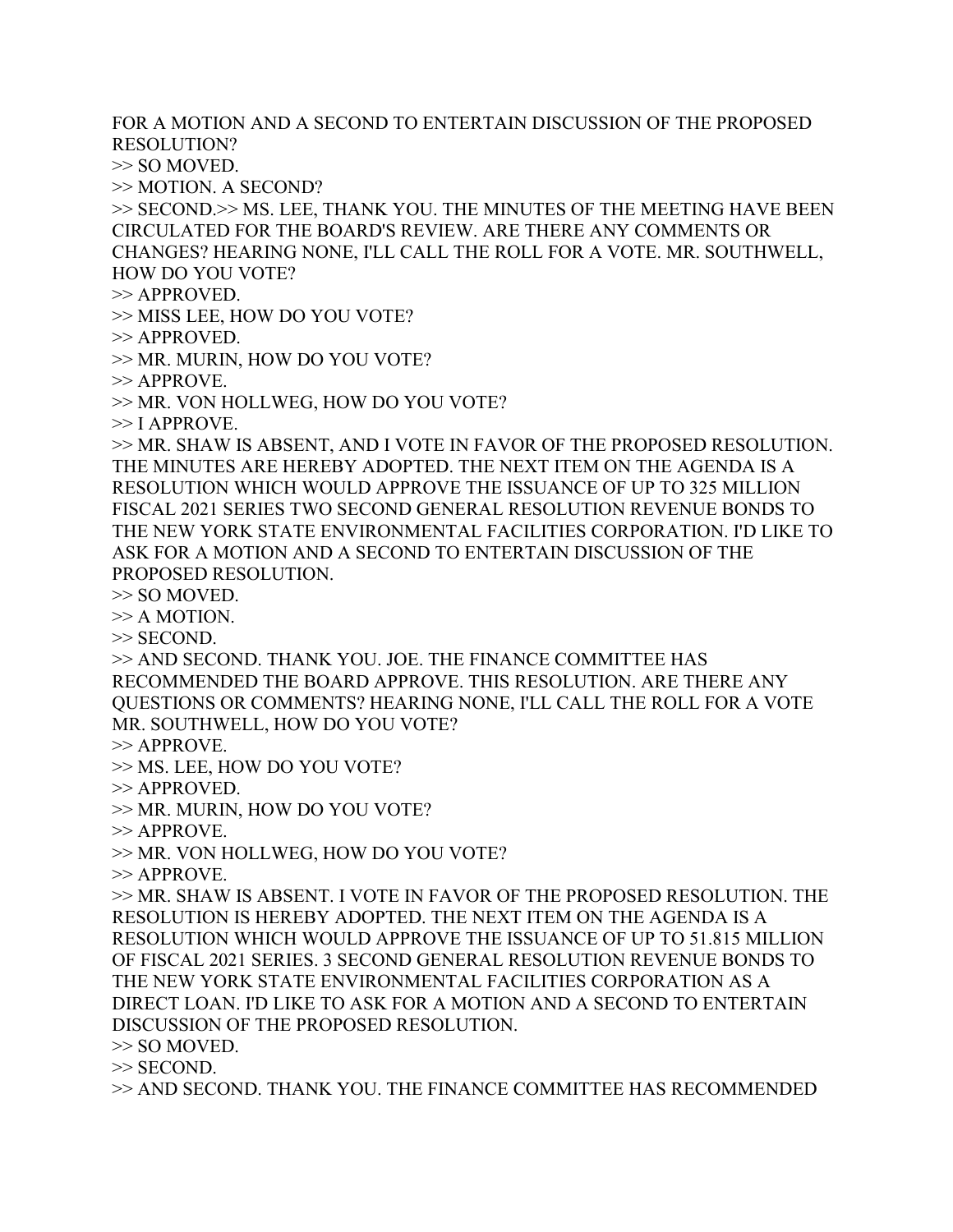THE BOARD APPROVE THIS RESOLUTION. ARE THERE ANY QUESTIONS OR COMMENTS? HEARING NONE, I'LL CALL THE ROLL FOR A VOTE, MR. SOUTHWELL, HOW DO YOU VOTE?

>> APPROVE.

 $>> MS$ . LEE.

>> APPROVE.

 $>> MR$ . MURIN.

>> APPROVE.

>> MR. VON HOLLWEG.

>> I APPROVE.

>> MR. SHAW IS ABSENT, AND I WILL VOTE IN FAVOR OF THE PROPOSED RESOLUTION. THE RESOLUTION IS HEREBY ADOPTED. NEXT ITEM ON THE AGENDA IS A RESOLUTION, WHICH WOULD APPROVE THE ISSUANCE OF UP TO 500 MILLION FISCAL 2022 SERIES AA SECOND GENERAL, RESOLUTION REVENUE BONDS. I'D LIKE TO ASK FOR A MOTION AND A SECOND ENTERTAIN DISCUSSION OF THE PROPOSED RESOLUTION.

>> SO MOVED.

>> I HAVE A MOTION.

>> SECOND. I HAVE A SECOND. THANK YOU. THE FINANCE COMMITTEE HAS RECOMMENDED THE BOARD APPROVE. THIS RESOLUTION. ARE THERE ANY QUESTIONS OR COMMENTS? HEARING NONE, I'LL CALL THE ROLL FOR A VOTE. MR. SOUTHWELL, HOW DO YOU VOTE?

>> APPROVE.

>> MS. LEE, HOW DO YOU VOTE?

>> APPROVE.

>> MR. MURIN, HOW DO YOU VOTE?

>> APPROVE.

>> MR. VON HOLLWEG, HOW DO YOU VOTE?

 $\gg$  I APPROVE.

>> MR. SHAW IS ABSENT, AND I WILL VOTE IN FAVOR OF THE PROPOSED RESOLUTION. THE RESOLUTION IS HEREBY ADOPTED. ITEM 5. THE NEXT ITEM ON THE AGENDA IS A RESOLUTION, WHICH WOULD AUTHORIZE THE AUTHORITY TO PROCURE DIRECTORS AND OFFICERS INSURANCE POLICIES. I'D LIKE TO ASK FOR A MOTION AND A SECOND TO ENTERTAIN DISCUSSION OF THE PROPOSED RESOLUTION.

>> SO MOVED.

>> HAVE A MOTION AND A SECOND?

>> SECOND.

>> OK. THANK YOU. THE AUTHORITY'S. BROKER USI IS CURRENTLY SOLICITING BIDS FOR THE INSURANCE POLICIES. THE PROPOSED, RESOLUTION WOULD ALLOW THE AUTHORITY TO PROCURE POLICIES FOR THE UPCOMING YEAR BEGINNING JUNE 25, 2021, FOR A NOT-TO-EXCEED CAP OF \$320,000. THIS INCLUDES A HEALTHY CUSHION WITH THE EXPECTATION. THAT THE ACTUAL COSTS WILL BE LOWER. LAST YEAR, WE PAID JUST OVER \$200,000, BUT OUR BROKER HAS ADVISED US THAT DUE TO THE VOLATILITY IN THE INSURANCE MARKETPLACE, IT WOULD BE SAFER TO BUILD IN A CUSHION. DO OUR BOARD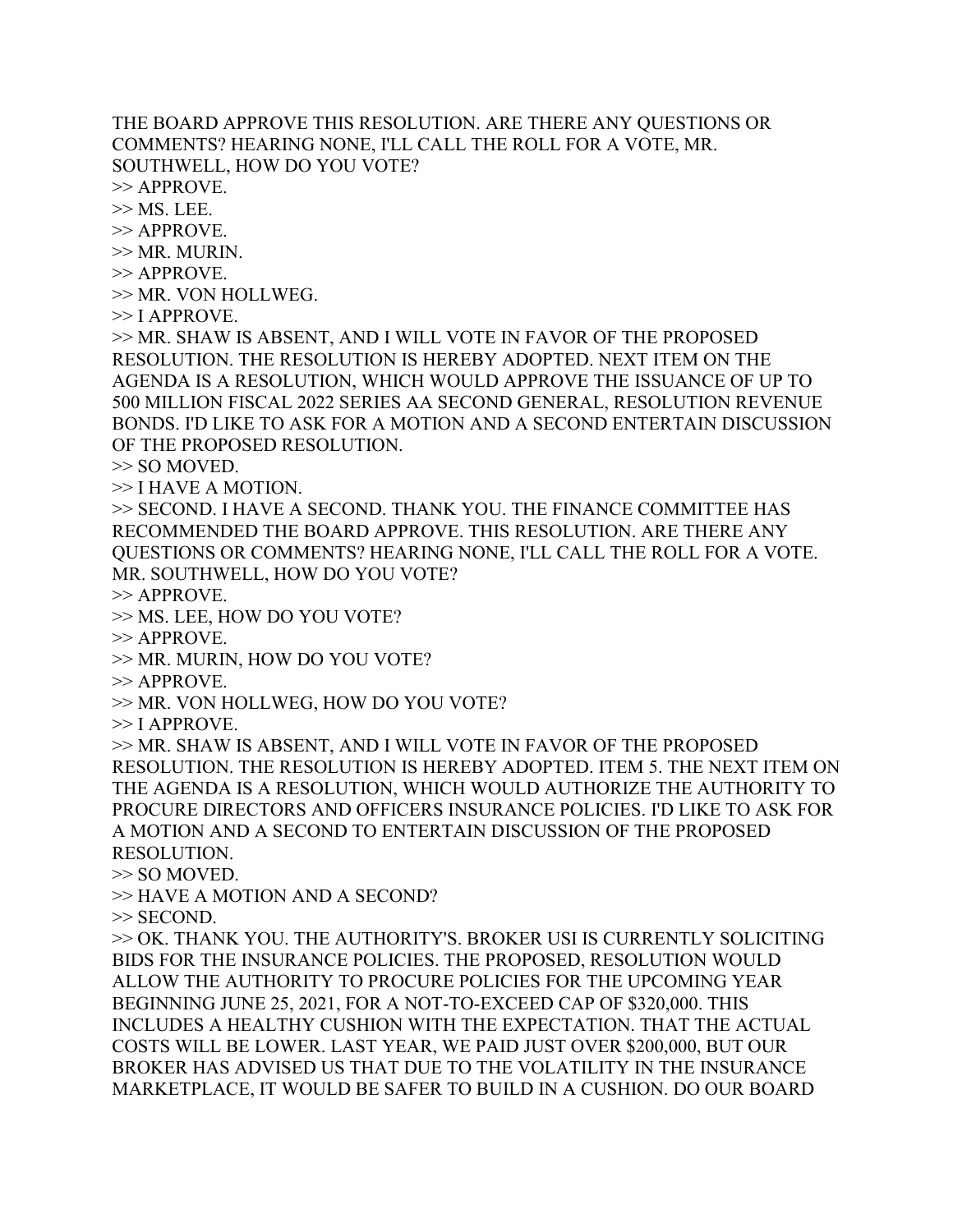MEMBERS HAVE ANY QUESTIONS? ARE THERE ANY QUESTIONS OR COMMENTS? HEARING NONE, I'LL CALL THE ROLL FOR A VOTE.

>> MR. SOUTHWELL, HOW DO YOU VOTE?

>> APPROVE.

>> MS. LEE, HOW DO YOU VOTE?

>> APPROVE.

>> MR. MURIN, HOW DO YOU VOTE?

>> APPROVE.

>> MR. VON HOLLWEG, HOW DO YOU VOTE?

>> I APPROVE, TOO.

>> THANK YOU. MR. SHAW IS ABSENT. I VOTE IN FAVOR OF THE PROPOSED. RESOLUTION. THE RESOLUTION IS HEREBY ADOPTED. THE NEXT ITEM ON THE AGENDA IS A RESOLUTION WHICH WOULD AUTHORIZE THE AUTHORITY TO ENTER INTO AGREEMENTS FOR CONSULTING ENGINEER SERVICES. I'D LIKE TO ASK FOR A MOTION AND A SECOND TO ENTERTAIN DISCUSSION OF PROPOSED RESOLUTION.

>> SO MOVED.

>> THANK YOU. SECOND.

>> SECOND.

>> I HAVE A SECOND. THANK YOU. THE AUTHORITY ISSUED A COMPETITIVE REQUEST FOR PROPOSALS FOR CONSULTING ENGINEER SERVICES AND RECEIVED ONE JOINT PROPOSAL FROM THE AUTHORITY'S CURRENT CONSULTING ENGINEER, AECOM AND A STATE-CERTIFIED, WOMEN-OWNED BUSINESS ENTERPRISE MACAN DEVE ENGINEERS. THE PROPOSED RESOLUTION WILL AUTHORIZE THE AUTHORITY TO ENTER INTO AGREEMENTS WITH AECOM AND MACAN DEVE FOR AN INITIAL TERM FROM JULY 1, 2021, WHEN OUR CURRENT CONTRACT WITH AECOM EXPIRES, THROUGH JUNE 30, 2026. AT THAT POINT, THE AUTHORITY WOULD EITHER CHOOSE TO UTILIZE AN OPTIONAL RENEWAL THROUGH FEBRUARY 28, 2029, OR IF THE AUTHORITY DOES NOT WISH TO UTILIZE THE OPTIONAL RENEWAL, THE CONTRACT WOULD AUTOMATICALLY BE EXTENDED THROUGH FEBRUARY 28, 2027. THESE DATES ARE BUILT AROUND THE REQUIRED DUE DATE FOR THE ANNUAL REPORT THE CONSULTING ENGINEERS PROVIDE TO THE AUTHORITY IN MARCH OF EACH YEAR. IF THE AUTHORITY DOES NOT EXERCISE TO THE OPTIONAL RENEWAL, THE AUTOMATIC EXTENSION WOULD COVER THE STUB PERIOD BETWEEN THE END OF THE FISCAL YEAR AND THE TIME AT WHICH A NEW REPORT IS DUE. THE PROPOSED HOURLY RATES PROVIDED IN THE RESOLUTION CORRESPOND TO THOSE TERM OPTIONS. DO THE BOARD MEMBERS HAVE ANY QUESTIONS? ARE THERE ANY QUESTIONS OR COMMENTS? HEARING NONE, I'LL CALL THE ROLL FOR A VOTE. MR. SOUTHWELL, HOW DO YOU VOTE?

>> APPROVE.

>> MS. LEE, HOW DO YOU VOTE?

>> IN FAVOR.

>> MR. MURIN, HOW DO YOU VOTE?

>> APPROVE.

>> MR. VON HOLLWEG, HOW DO YOU VOTE?